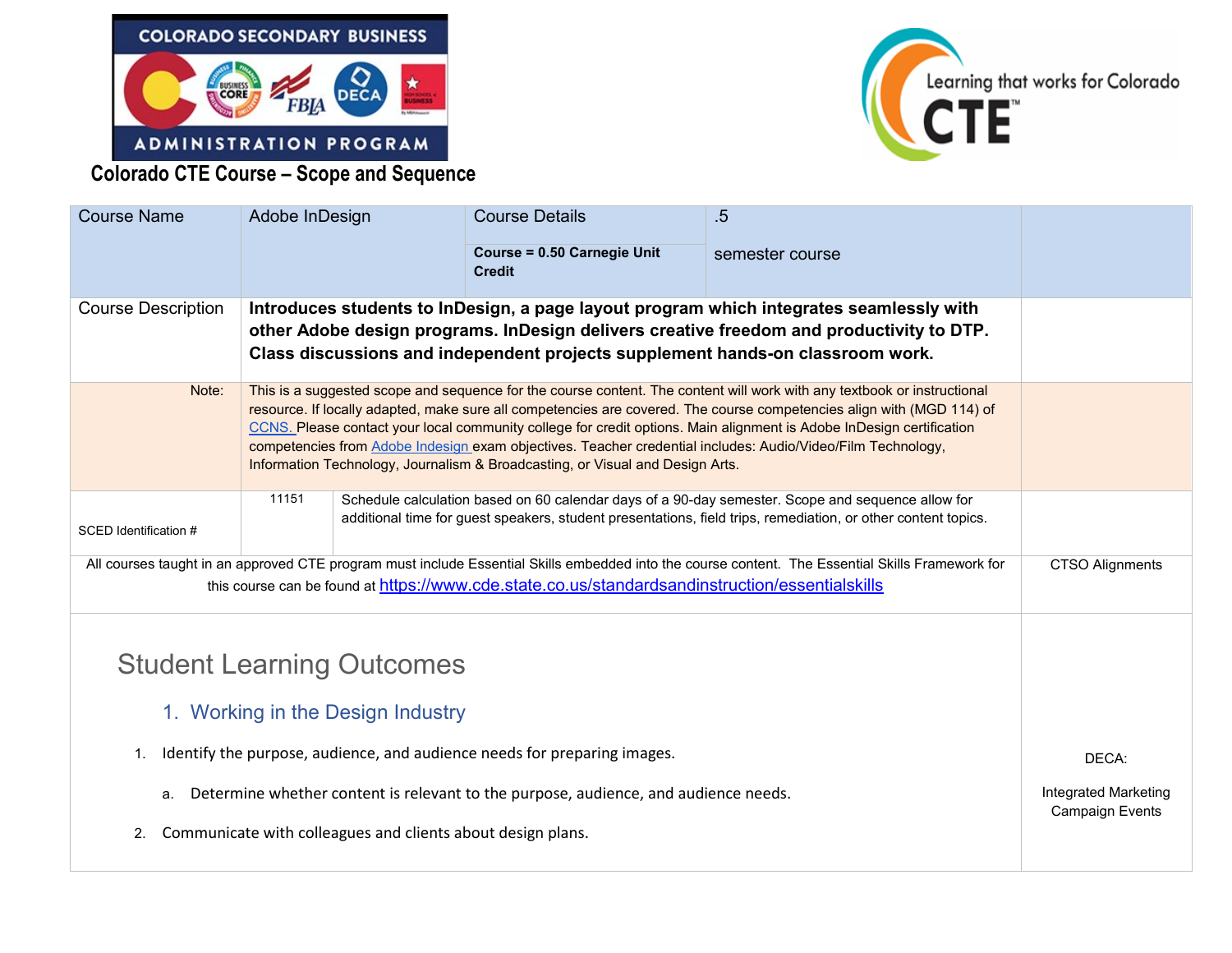



FBLA:

Graphic Design, Publication Design, Social Media Campaign, Website Design, Ebusiness

- a. Demonstrate knowledge of techniques for communicating about design plans with peers and clients.
- b. Demonstrate knowledge of basic project management concepts.
- c. Determine the type of copyrights, permissions, and licensing required to use specific content.
- d. Identify legal and ethical considerations for using third-party content, such as copyright, permissions, and licensing.
- e. Identify when and how to obtain permission to use images of people and locations.
- 3. Demonstrate an understanding of key terminology related to publications.
	- a. Demonstrate knowledge of publication terminology.
	- b. Demonstrate knowledge of how color is created in publications.
	- c. Understand and use key terms related to multi-page layouts.
- 4. Demonstrate knowledge of basic design principles and best practices employed in the design industry.
	- a. Communicate visually using the elements and principles of design and common design techniques.
	- b. Identify and use common typographic adjustments to create contrast, hierarchy, and enhanced readability.
	- c. Define common photographic/cinematic composition terms and principles.
- 2. Project Setup and Interface
- 1. Create a document with the appropriate setting for web, print, and mobile.
	- a. Set appropriate document settings for printed and onscreen publications.
	- b. Create a document preset to reuse for specific project needs.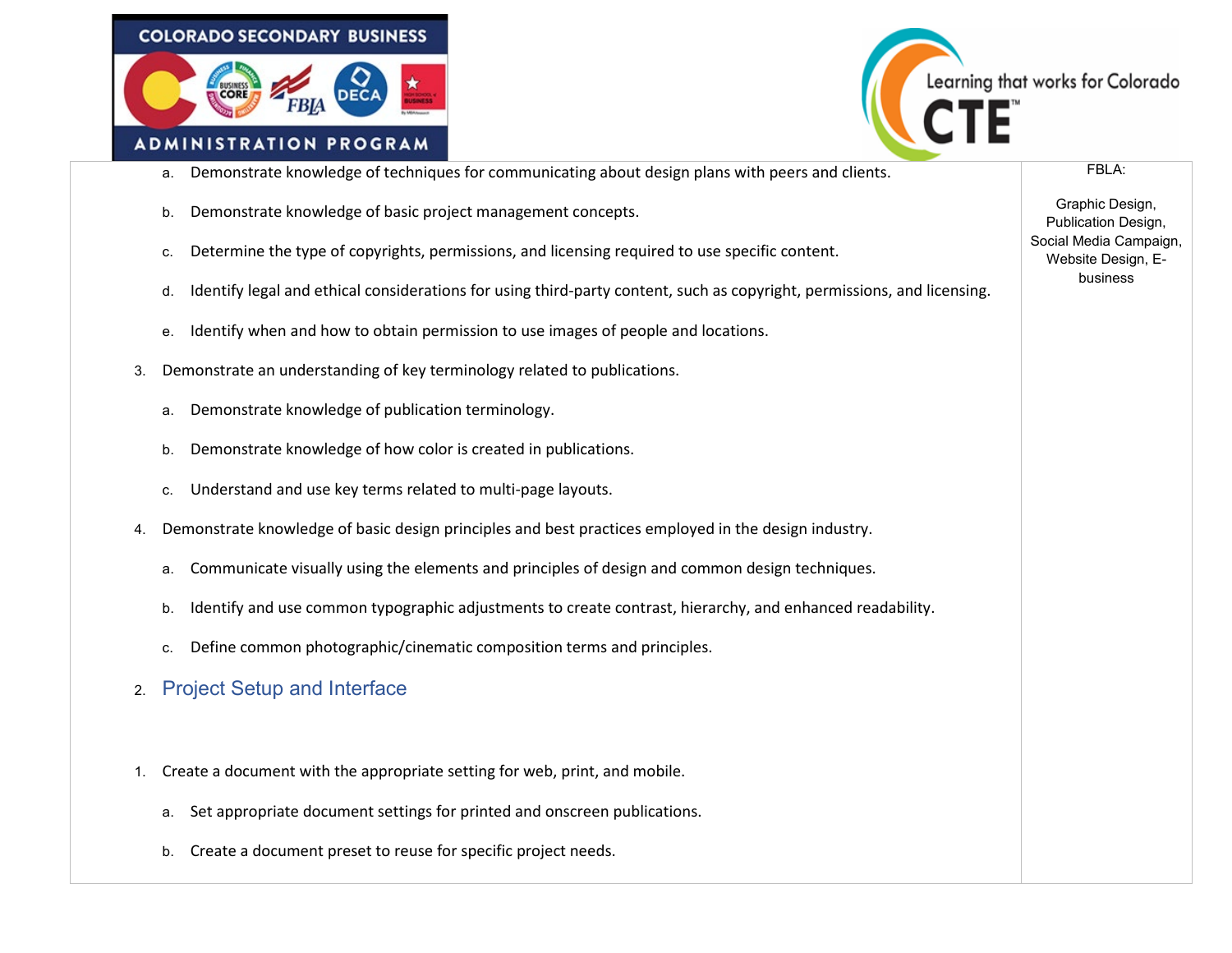



- 2. Navigate, organize, and customize the application workspace.
	- a. Identify and manipulate elements of the InDesign interface.
	- b. Organize and customize the workspace.
	- c. Configure application preferences.
- 3. Use non-printing design tools in the interface to aid in design or workflow.
	- a. Navigate a document.
	- b. Use rulers.
	- c. Use guides and grids.
	- d. Use views and modes to work efficiently.
- 4. Import assets into a project.
	- a. Open and use templates.
	- b. Place assets in an InDesign document.
- 5. Manage colors, swatches, and gradients.
	- a. Set the active fill and stroke color.
	- b. Create and customize gradients.
	- c. Create, manage, and edit swatches and swatch libraries.
- 6. Manage paragraph, character, and object styles.
	- a. Load and modify styles.

DECA:

Integrated Marketing Campaign Events

FBLA:

Graphic Design, Publication Design, Social Media Campaign, Website Design, Ebusiness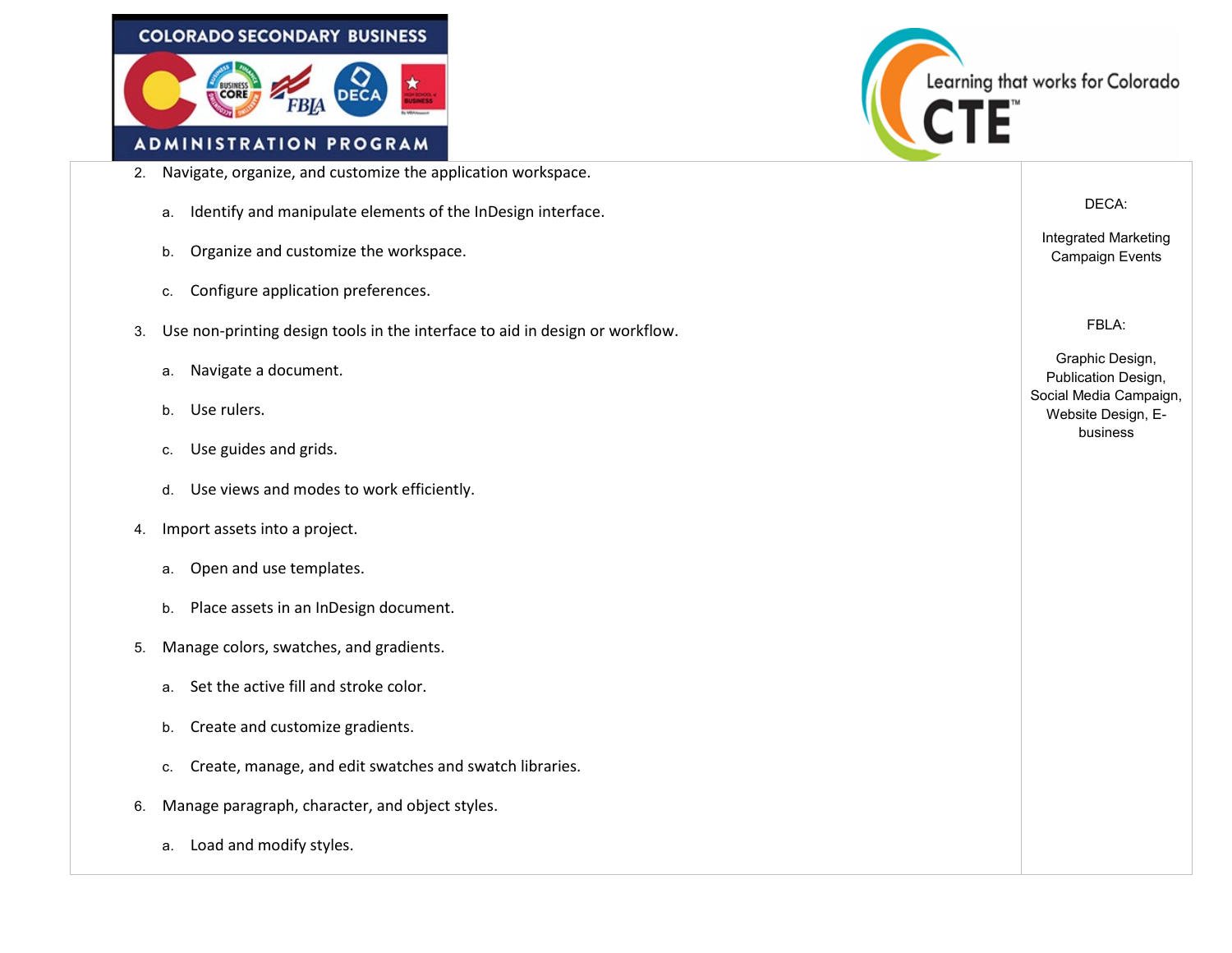

- 3. Organize Documents
- 1. Use layers to manage design elements.
	- a. Use the Layers panel to modify layers.
	- b. Employ best practices to effectively manage layers in a complex project.
	- c. Work with multiple layers.
	- d. Modify layer visibility and printability.
- 2. Manage and modify pages.
	- a. Create pages in a document.
	- b. Edit and customize pages.

## Create and Modify Visual Elements

- 1. Use core tools and features to lay out visual elements.
	- a. Create frames using a variety of tools.
	- b. Place images in documents.
- 2. Add and manipulate text using appropriate typographic settings.
	- a. Use a variety of type tools to add typography to a design.
	- b. Use appropriate character settings in a design.
	- c. Use appropriate paragraph settings in a design.
	- d. Convert text to graphics.



FBLA:

Graphic Design, Publication Design

DECA:

Integrated Marketing Campaign Events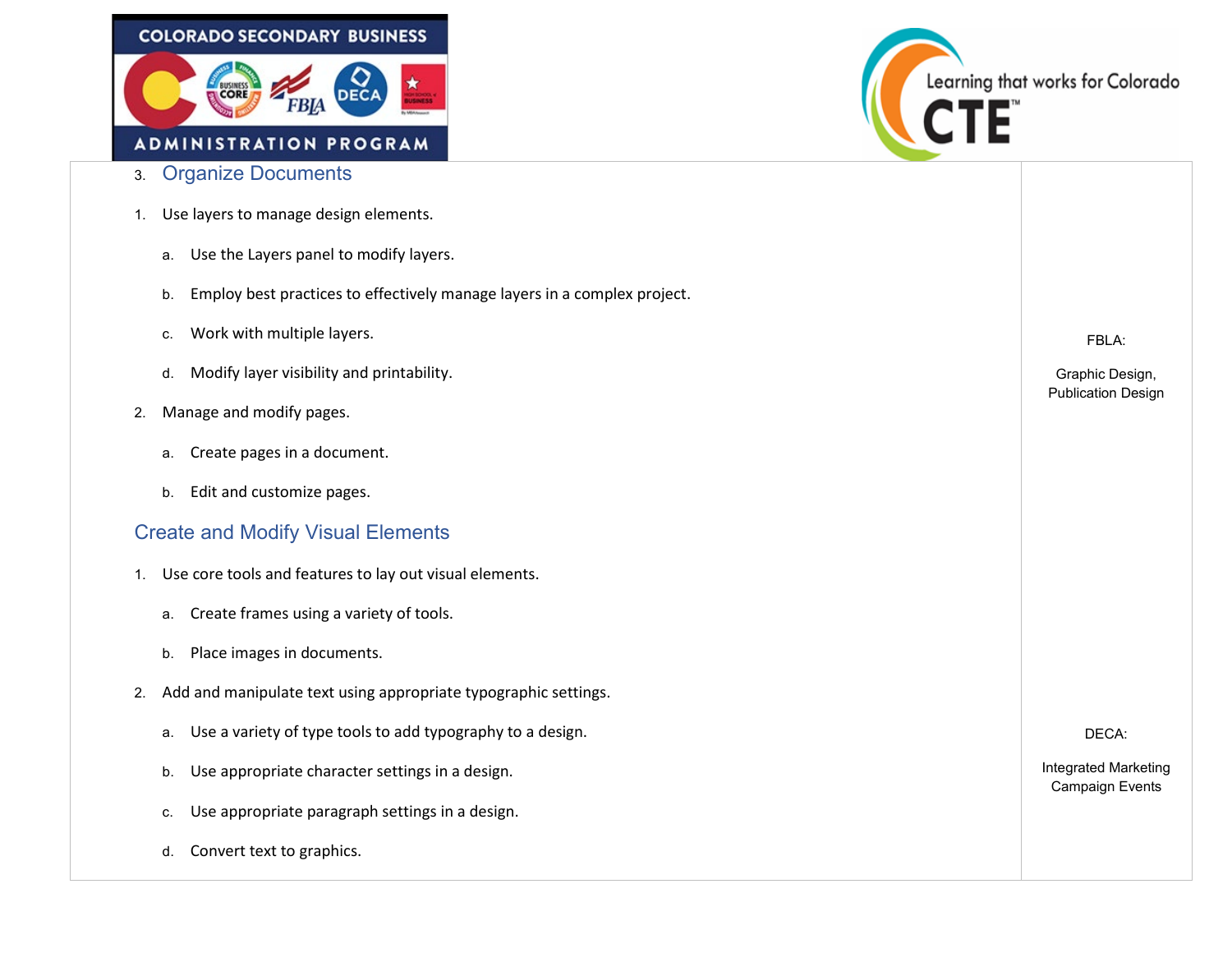



- e. Manage text flow across multiple text areas.
- f. Use tools to add special characters or content.
- 3. Make, manage, and edit selections.
	- a. Make selections using a variety of tools.
	- b. Modify and redefine selections using various methods.
- 4. Transform digital graphics and media within a publication.
	- a. Modify frames and frame content.
	- b. Rotate, flip, and transform individual frames or content.
- 5. Use basic reconstructing and editing techniques to manipulate document content.
	- a. Apply basic auto-correction methods and tools.
	- b. Use various tools to repair and reconstruct project content.
	- c. Evaluate or adjust the appearance of objects, frames, or layers using various tools.
	- d. Use the Story Editor to edit text within a project.
- 6. Modify the appearance of design elements by using effects and styles.
	- a. Use effects to modify images or frames.
	- b. Create, edit, and save object styles.
- 7. Add interactive or dynamic content or media to a project.
	- a. Add interactive elements and behaviors

DECA:

Integrated Marketing Campaign Events

FBLA:

Graphic Design, Publication Design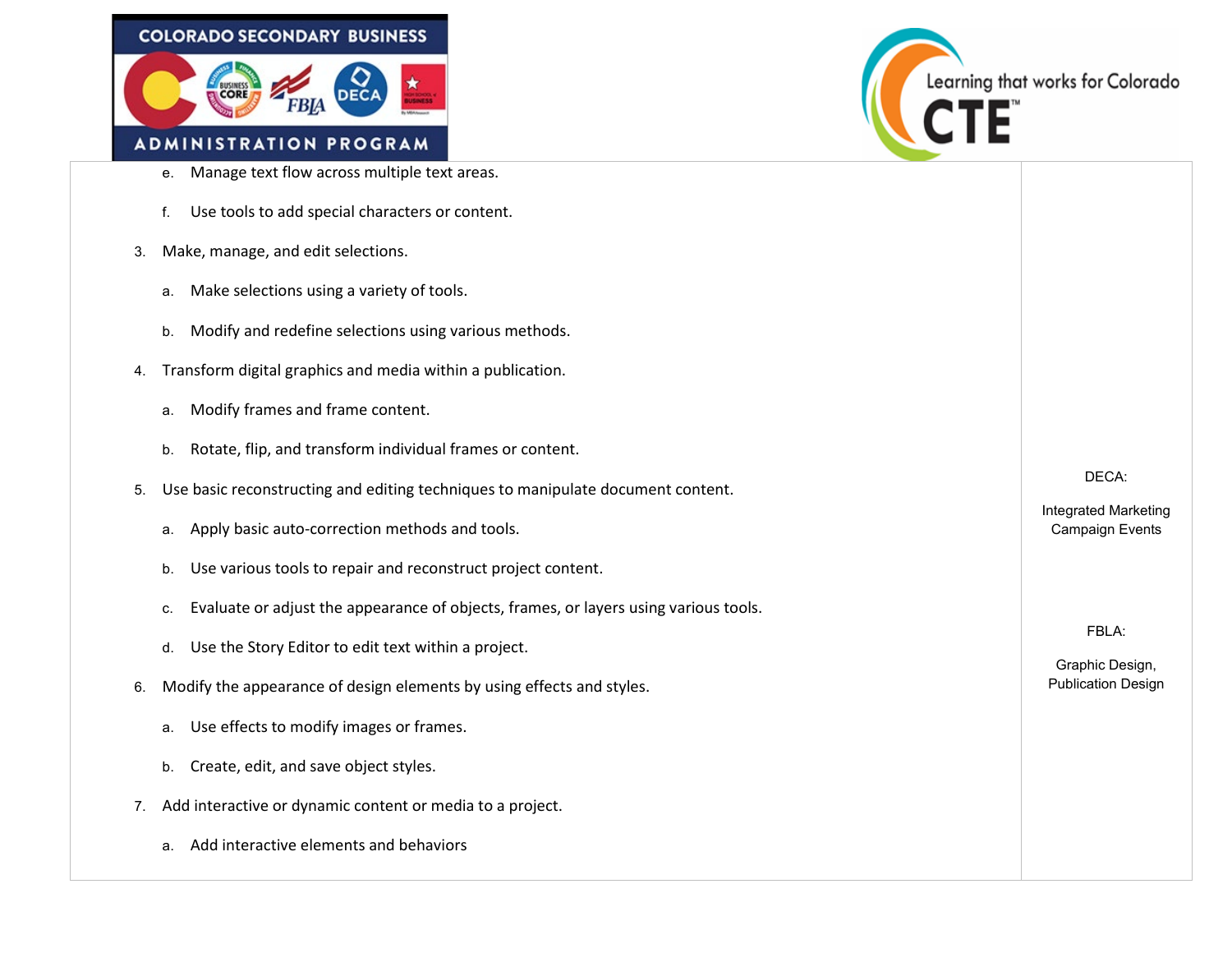



- b. Demonstrate knowledge of how to embed rich-media objects.
- c. Identify and assign triggers for multimedia assets.
	- i. Key Concepts: rollover, click, automatic load, etc.
- 8. Create and edit tables.
	- a. Create a table to display data.
	- b. Edit tables and cells.

## Publishing Digital Media

- 1. Prepare documents for publishing to web, print, and other digital devices.
	- a. Check documents for errors and project specifications.
- 2. Export or save documents to various file formats.
	- a. Save in the native file format for InDesign (.indd).
	- b. Save in appropriate formats for print or screen.
	- c. Print proof copies before publishing.
	- d. Package an InDesign Project.

Additional Notes: This document was created based on th[e Exam Objectives for Print & Digital Media Publication Using Adobe](https://edex.adobe.com/resource/v042df592/download/c75d8cb4-4db5-4887-addf-c91b5c62f035/)  [InDesing CC \(2018\)](https://edex.adobe.com/resource/v042df592/download/c75d8cb4-4db5-4887-addf-c91b5c62f035/)

and aligns to STEM,Arts, IT pathways